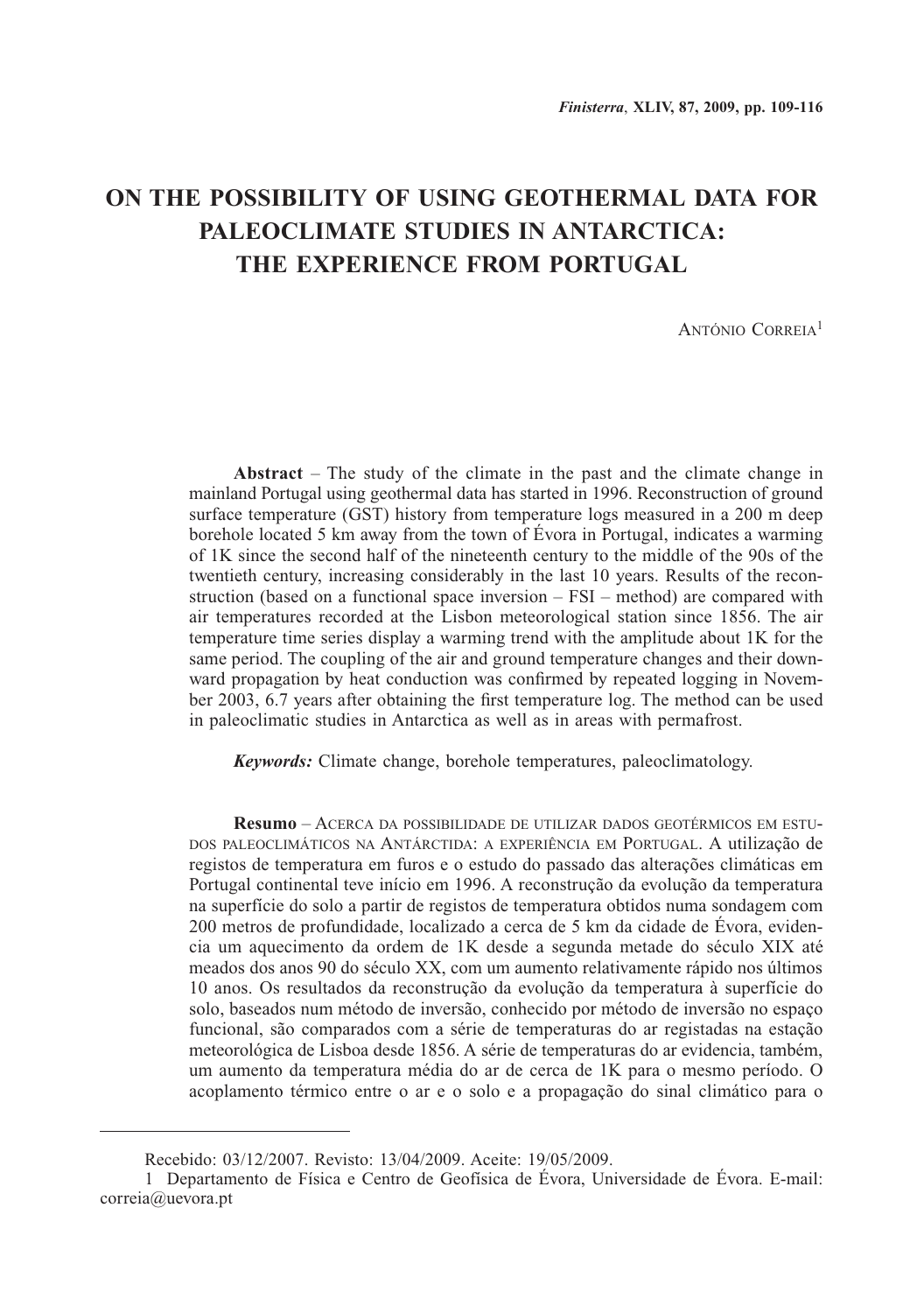interior da Terra por condução térmica foi confirmado através da repetição dos registos de temperatura em Novembro de 2003, 6,7 anos depois de ter sido obtido o primeiro registo de temperatura no furo. A metodologia descrita pode ser utilizada em estudos paleoclimáticos na Antártida e de acoplamento térmico entre o ar e o solo em regiões onde exista *permafrost*.

*Palavras-chave:* Alterações climáticas, temperaturas em furos, paleoclimatologia.

**Résumé** – Sur la possibilite d'utiliser des donnees geothermiques pour des etudes paleothermiques en Antarctique: une experience portugaise. L'étude des climats passés et du changement climatique au Portugal a commencé à utiliser des données géothermiques en 1996. La reconstitution de l'histoire des températures de surface (GST), à partir de séries de températures enregistrées au long d'un sondage de 200 m de profondeur, situé à 5 km de Évora, indique un réchauffement de 1K, depuis la seconde moitié du XIX<sup>e</sup> siècle jusqu'au milieu des années 90 du XX<sup>e</sup> siècle, avec une forte accélération pendant la dernière dizaine d'années. Les résultats de cette reconstitution, basée sur une méthode d'inversion fonctionnelle spatiale (FSI), sont comparés avec les données de température enregistrées à la Station météorologique de Lisbonne, depuis 1856. La série des températures de l'air montre une tendance au réchauffement d'environ 1K dans la même période. Le parallélisme entre l´évolution des températures de l'air et du sol et leur propagation verticale par conduction thermique, a été confirmé par répétition de diagraphies de température en Novembre 2003, 6.7 années après l'obtention de la première série de températures. Cette méthode peut être appliquée aux études paléoclimatiques en Antarctique, ainsi que dans les régions à permafrost.

*Mots-clef:* Changement climatique, sondage thermique, paléoclimatologie.

## I. INTRODUCTION

Recent climate change (warming or cooling) detected in most temperature logs obtained in wells all over the globe is related with changes in the energy budget at the earth's surface which result from an increasing or decreasing of atmospheric temperature. Oscillations of the temperature at the surface of the Earth resulting from climatic changes penetrate into the subsurface with the high frequency components of the temperature signal progressively attenuated as it propagates downwards. As a result the temperature field at depths that range from tens to hundreds of meters contains information on the history of the long-term ground surface temperature. Therefore, under certain conditions (such as, transfer of thermal energy by conduction only, steady-state thermal regime, negligible water flow in the geological formations and no convection, and unchanged vegetation cover), precise temperature logs obtained in wells can be used to reconstruct the ground surface history which is related to the climate history in the region of the well (Cermak, 1971; Lachenbruch and Marshall, 1986; Lewis, 1992; Pollack and Chapman, 1993; Beltrami and Harris, 2001).

Since 1996 there has been an attempt to study the evolution of the past climate in mainland Portugal using temperature logs obtained for geothermal studies. From an initial set of 90 wells that have temperature logs only eigth were chosen as good for estimating ground surface temperature (GST) in the past (Correia and Safanda, 1999).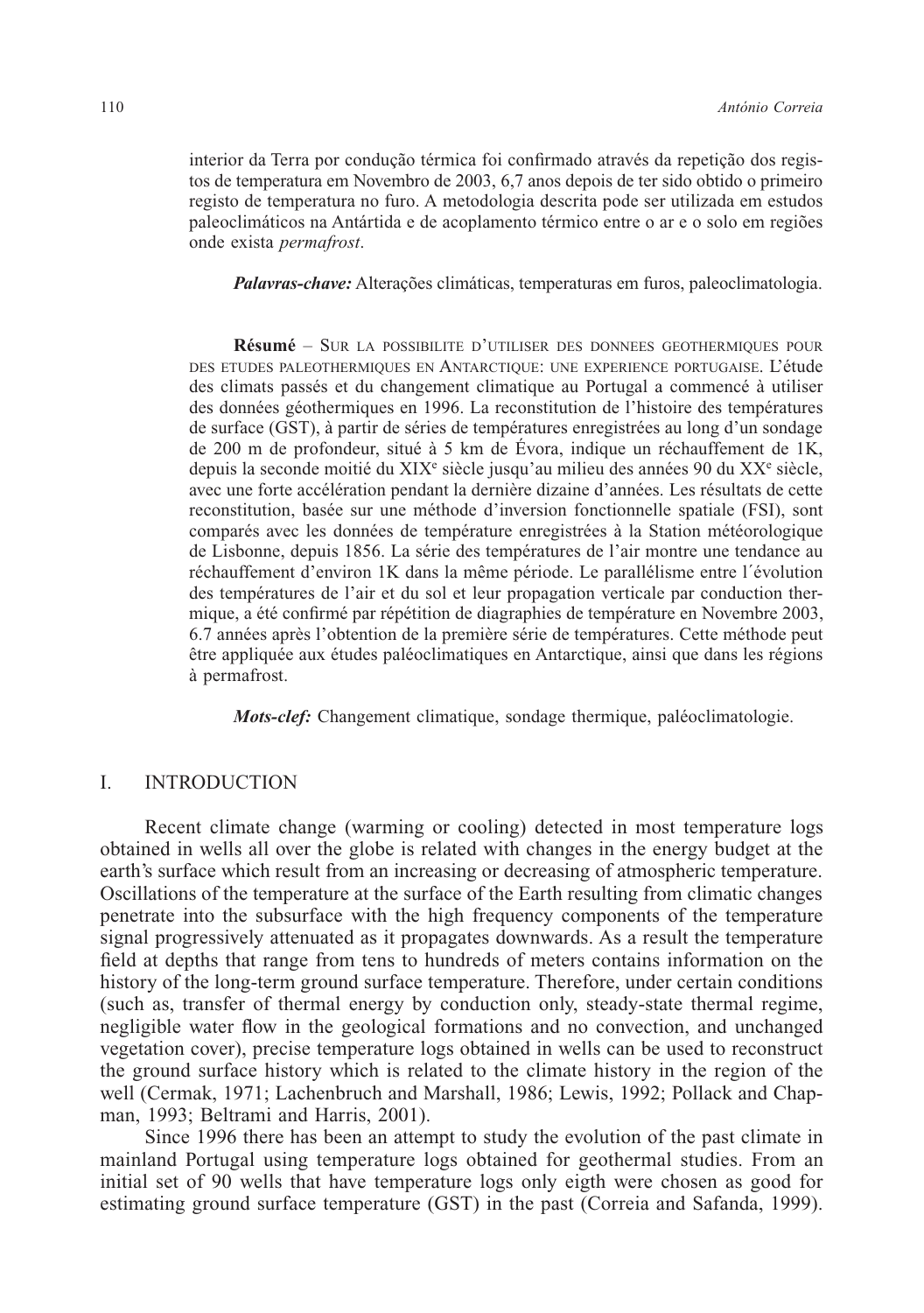These wells were logged since 1989 and the depth range of the temperature logs vary between 155 and 485 meters. To increase the quality and reliability of the temperature reconstructions, in 2005, the Geophysical Centre of the University of Évora has installed a geothermal climate change observatory in a farm 5 km from Évora. In this observatory there is a 200 m deep borehole (TGQC-1) in which 14 platinum resistances are placed at different depths inside the borehole and two other are placed 5 cm and 2 m above the ground surface. A data-logger allows temperatures inside the borehole and in the atmosphere to be recorded every 30 minutes.

In this paper we are going to consider the TGQC-1 borehole only which, since 1997, after being cased, has been used for geothermal studies and, in particular, for GST reconstruction studies. The methodologies performed in this borehole have the potential to successfully be used in geothermal studies in Antarctica with the objective of reconstructing the climate in the past and study the air-ground coupling.

## II. METHOD AND RESULTS

To estimate the ground surface history near the TGQC-1 borehole the functional space inversion (FSI) method of Shen and Beck (1992) was used. This inversion methodology allows the incorporation of uncertainties in the data as *a priori* standard deviations. The *a priori* geothermal model for the TGQC-1 borehole was assumed as a homogeneous half-space with thermal properties based on measurements made on rock samples collected from the granitic formations in the region of the well. For thermal conductivity, thermal diffusivity, and radiogenic heat production the values used in the inversion process were 2.8 Wm<sup>-1</sup>K<sup>-1</sup>,  $1.3\times10^{-6}$  m<sup>2</sup>s<sup>-1</sup>, and  $2\times10^{-6}$  Wm<sup>-3</sup>, respectively.

Figure 1 shows the temperature logs obtained at three different times (March 1997, November 2003, and November 2004) in the TGQC-1 borehole. The difference in the temperatures measured in the three logs is also shown for two different periods (dotted lines). From figure 1 it is obvious that there has been an increase in the temperature of the well since 1997, which can be observed to depths as deep as 150 meters. Figure 2 shows the temperature log obtained in 2003 in the same well (curve 1), as well as the steady-state component of the subsurface temperature (dashed line 2) and the reduced temperature (curve 3), which is the difference between the actual temperature log and its steady-state component. Therefore, curve 1 in figure 2 is actually a superposition of a steady-state temperature signal with a transient signal which represents the response of the ground to long-term surface temperature changes.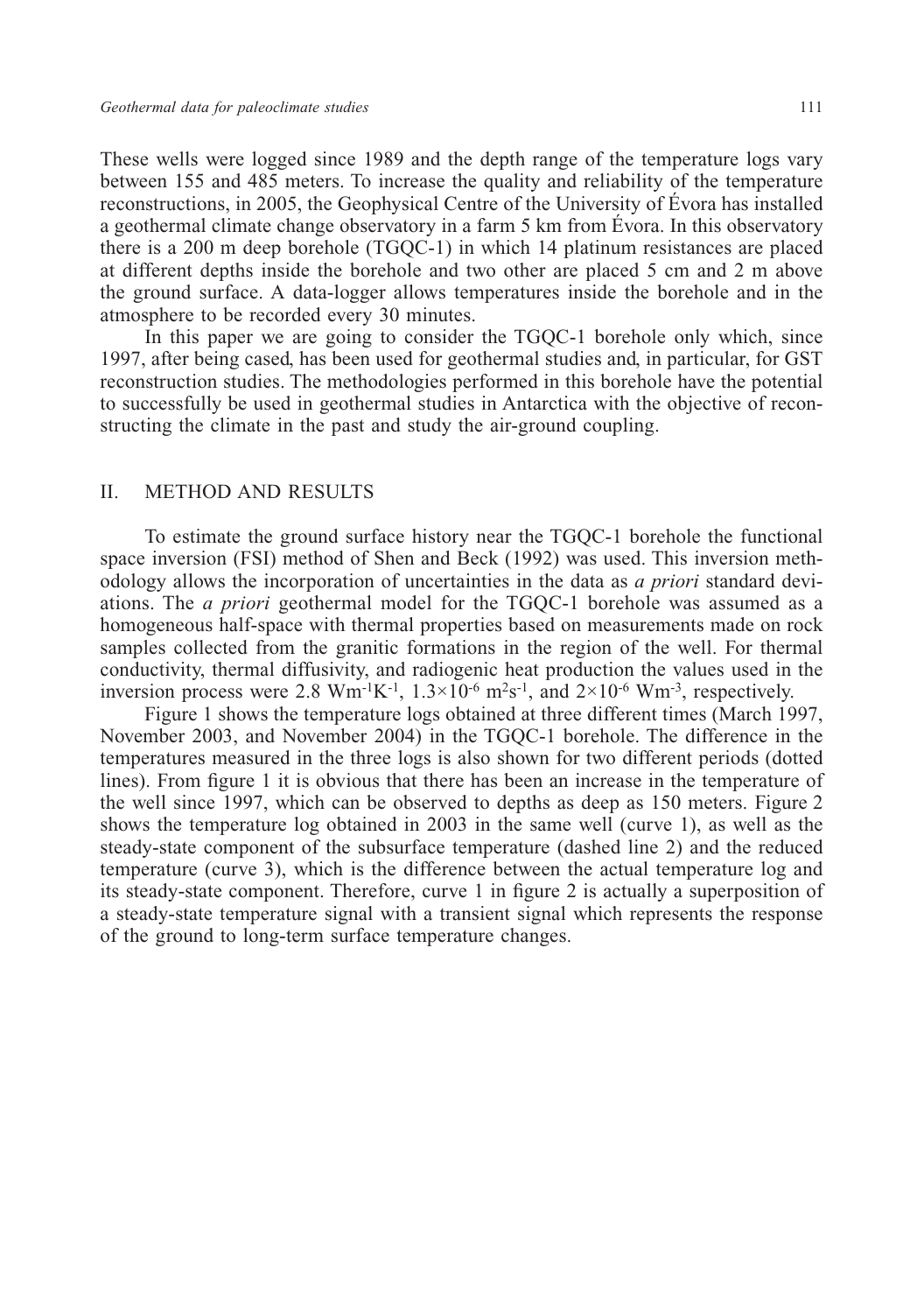

Fig. 1 – Three temperature logs (solid lines and dashed lines) obtained in March 1997, November 2003, and November 2004 in the TGQC-1 borehole. The dotted lines represent the difference of temperatures between the 2003-1997 and 2004-2003 temperature logs. *Fig. 1 – Três diagrafias de temperatura (linhas a cheio e a tracejado) obtidas no furo TGQC-1 em Março de 1997, Novembro de 2003 e Novembro de 2004. As linhas ponteadas representam a diferença de temperatura entre 2003-1997 e entre 2004-2003.*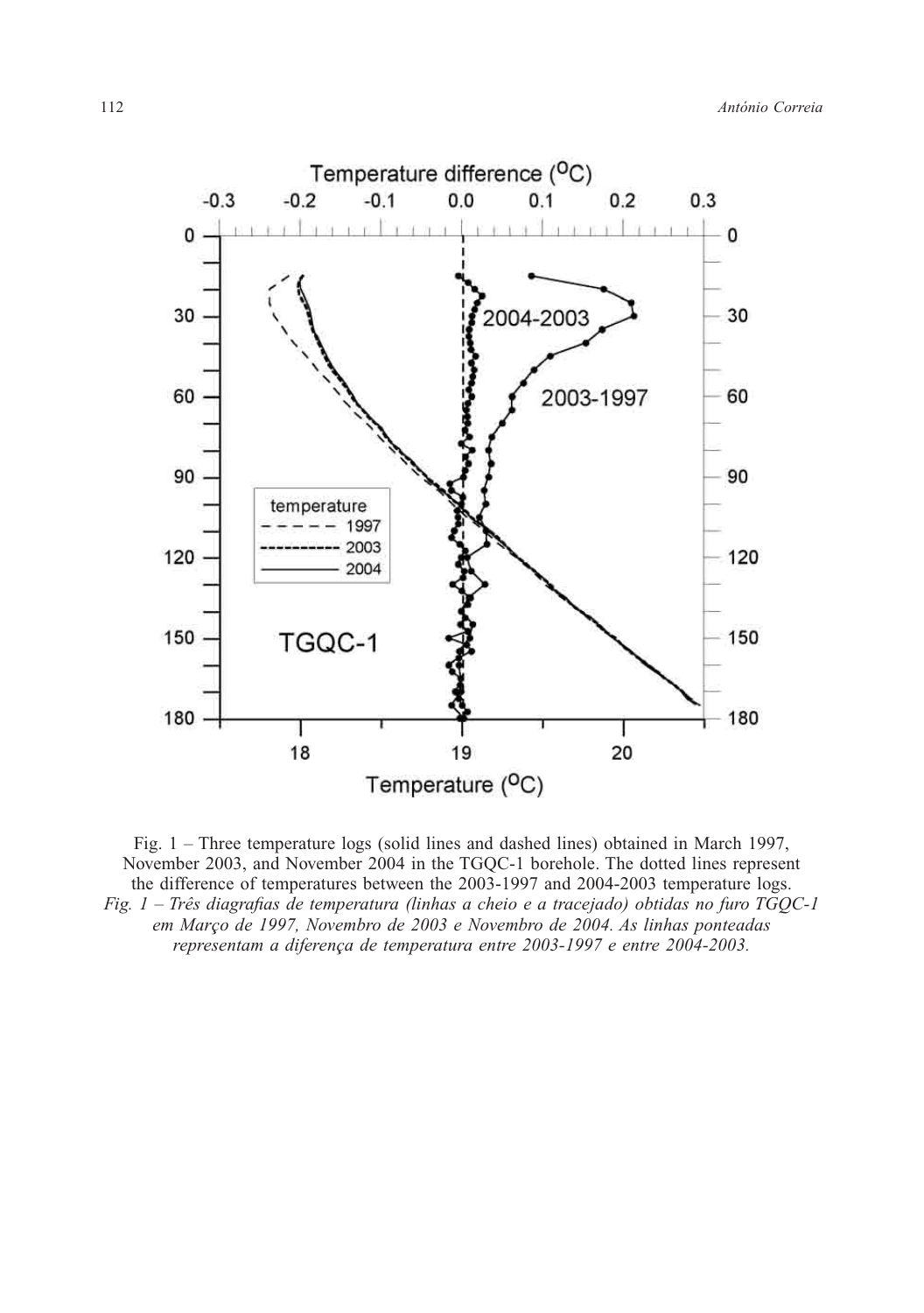

Fig. 2 – Temperature log obtained in 2003 in TGQC-1 borehole (line 1), as well as the steady-state component of the subsurface temperature (dashed line 2), and the reduced temperature (line 3), which is the difference between the actual temperature log and its steady-state component. Line 3 represents the climatic signal in TGQC-1 borehole. *Fig. 2 – Diagrafia de temperatura obtido em 2003 no furo TGQC-1 (linha 1),* 

*componente estacionária da temperatura do solo (linha 2) e temperatura reduzida (linha 3). A temperatura reduzida é a diferença entre a temperatura actual e a componente estacionária da temperatura do solo. A linha 3 representa o sinal climático no furo TGQC-1.*

Figure 3 shows the results of applying the FSI method to the transient component of the temperature log obtained in the TGQC-1 borehole with different levels of noise (curves 1-3) and for the thermal parameters mentioned above for the region of the well. The results of the inversion are also compared with the air temperature measured in the weather station of Lisbon, about 100 km from the location of the well. The air temperature time series for that weather station, which have started to be collected in 1856 (Leite and Peixoto, 1996), are shown in figure 4. The main observation from this figure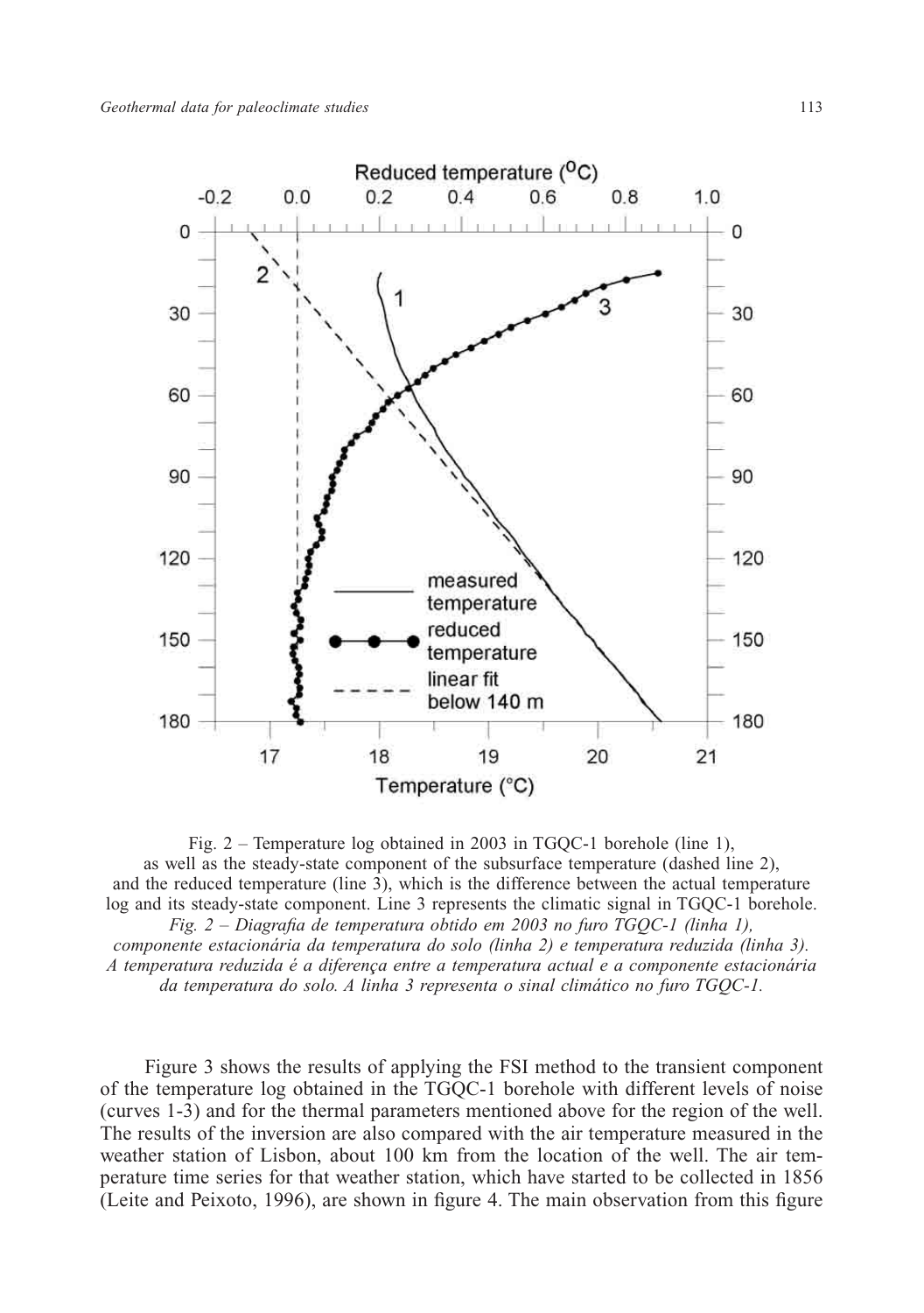is that there is an average increase of the air temperature of about  $1.1\degree$ C for the entire period of measurements (about 0.0075ºC/year) with a noticeable increase of the warming trend after 1970 (about 0.048ºC/year). In figure 3 the relative amplitude of the mean annual temperature is compared with the FSI inversion of the transient component of the temperature log obtained in the TGQC-1 borehole in November 2003. Even though the fit is not very good, the warming trends in curves 1-3 and curve 4 are similar, in particular in the last 30-40 years.



Fig. 3 – Ground surface temperature reconstructions obtained by applying the FSI method to the transient component of the temperature log obtained in the TGQC-1 borehole, with different levels of noise (lines 1-3) and for the thermal parameters mentioned in the text. The reconstructions were performed assuming a priori standard deviations in the thermal conductivity and in the temperature of:  $0.5 \text{ W/m}$ .K and  $0.02 \text{ K}$ , for line 1; 1.0 W/m.K and 0.05 K, for line 2; and 2.0 W/m.K and 0.10 K, for line 3. Superimposed in the reconstructions is the mean annual temperature time series from Lisbon weather station (line 4). The fit is good for the last 30-40 years of the plot.

*Fig. 3 – Reconstruções da temperatura do solo por aplicação do método de inversão no espaço funcional à componente transiente do diagrama de temperatura obtido no furo TGQC-1, com diferentes níveis de ruído (linhas 1-3) e para os parâmetros térmicos definidos no texto. As reconstruções foram realizadas assumindo desvios padrão a priori da condutividade térmica e da temperatura de: 0,5 W/m.K e 0,02 K, para a linha 1; 1,0 W/m.K e 0,05 K, para a linha 2; e 2,0 W/m.K e 0,10 K, para a linha 3. Sobreposta às reconstruções apresenta-se a série de temperaturas médias anuais da estação meteorológica de Lisboa (linha 4). Para os últimos 30 a 40 anos existe uma boa coincidência entre as diferentes reconstruções e os dados meteorológicos.*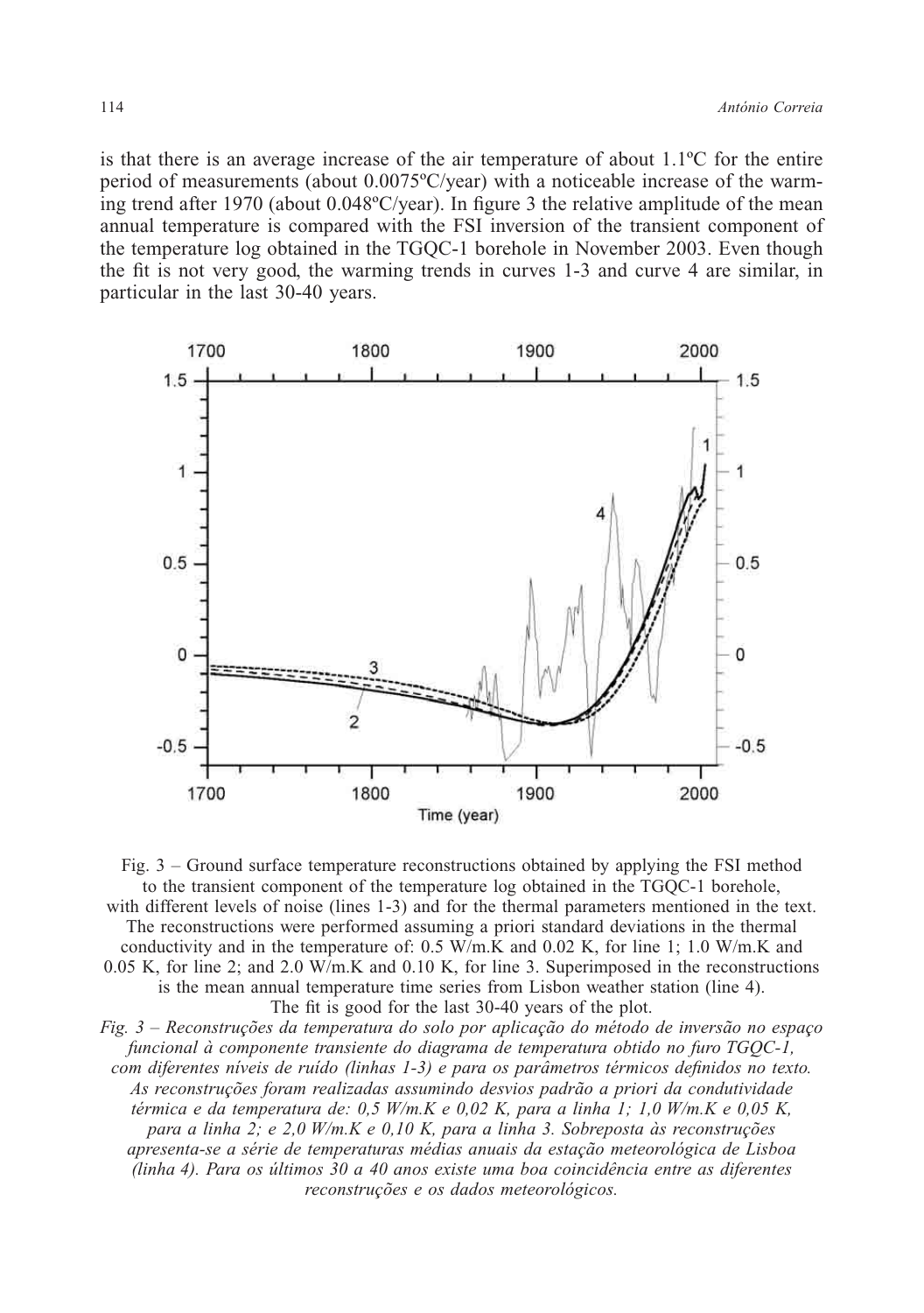

Fig. 4 – Air temperature time series for Lisbon weather station (dots). Also shown are the average temperature (solid line) and the linear fit to the to the temperature data (dashed line). *Fig. 4 – Série de temperaturas do ar para a estação meteorológica de Lisboa (círculos). A linha a cheio representa a temperatura média para todo o período das leituras e a linha a tracejado a regressão linear que melhor se adapta aos dados de temperatura do ar.*

Much more work is needed to evaluate the climatic change in the territory of mainland Portugal using geothermal data; however, the results presented here are encouraging. Further research is thought for the area of the TGQC-1 borehole. In particular, monitoring temperatures above, at, and below the ground surface to study the air-ground coupling and understand the energy transfer at the boundary layer between the ground and the atmosphere. It is expected that the geothermal climate change observatory installed in the TGQC-1 borehole in 2005 will provide the necessary temperature data to start those studies.

## III. CONCLUSIONS AND APPLICATION OF THE METHODOLOGY TO ANTARCTICA

By measuring the temperature in the well TGQC-1 (since 1997) it is possible to state that the non-linear component of the temperature logs represents a transient component of the subsurface temperature (climatic signal), which has increased in the last years.